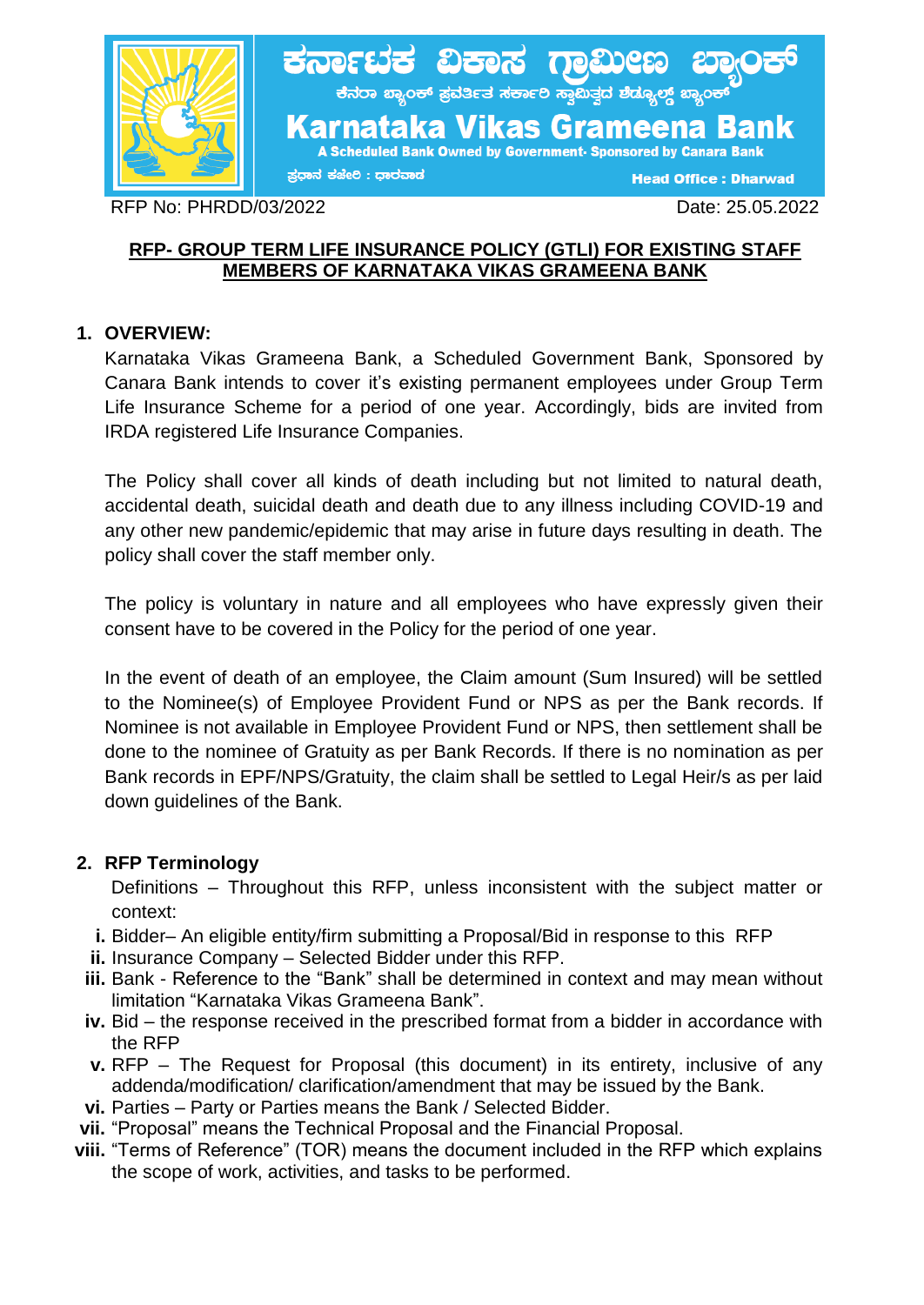# **3. THE BROAD TERMS OF COVERAGE WILL BE:**

The policy shall cover all permanent employees of the Bank under Group term Life Insurance Policy for a period of one year.

The Policy has been formulated to cover all kinds of death including but not limited to natural death, accidental death, suicidal death and death due to any illness including COVID-19 and other new pandemic/epidemic that may arise in future days resulting in death.

### **4. POLICY ADMINISTRATION :**

Policy Administration is directly made by the Bank without engaging any Insurance brokerage entity for the purpose.

### **5. ELIGIBILITY / INVITATION:**

The RFP will be available on the Bank's website **[www.kvgbank.com.](http://www.kvgbank.com/)** Any corrigendum/ addendum shall also be available on the Bank's website. This RFP is not an offer by the Bank but an invitation to receive responses from the Insurance Bidders. No contractual obligation whatsoever shall arise from the RFP process unless and until a formal contract is signed and executed by duly Authorized Official(s) of the Bank with the selected bidder.

**a)** The Bidder requiring any clarifications on the bidding documents may obtain the same by submitting written queries on or before 10.06.2022 to the Bank.

*Contact Person at Bank:* **Mr. K.T.Bhat, Assistant General Manager, Karnataka Vikas Grameena Bank, Personnel & HRD Division, Head Office, Dharwad-580008 Ph.No. 9480699079** *Email Id:phrdd@kvgbank.com*

- **b)** At any time prior to the deadline for submission of bids, Bank reserves the right to modify the RFP.
- **c)** Any clarification issued by the Bank will be in the form of an addendum/ corrigendum and will be hosted on the website mentioned above. The amendment will be binding on all bidders. Bank, at its discretion may extend the deadline for submission of bids in order to allow prospective bidders a reasonable time to take the amendment into account.

### **6. BIDDING PROCESS:**

The bids shall be submitted in two separate sealed envelopes A and B (as stated below).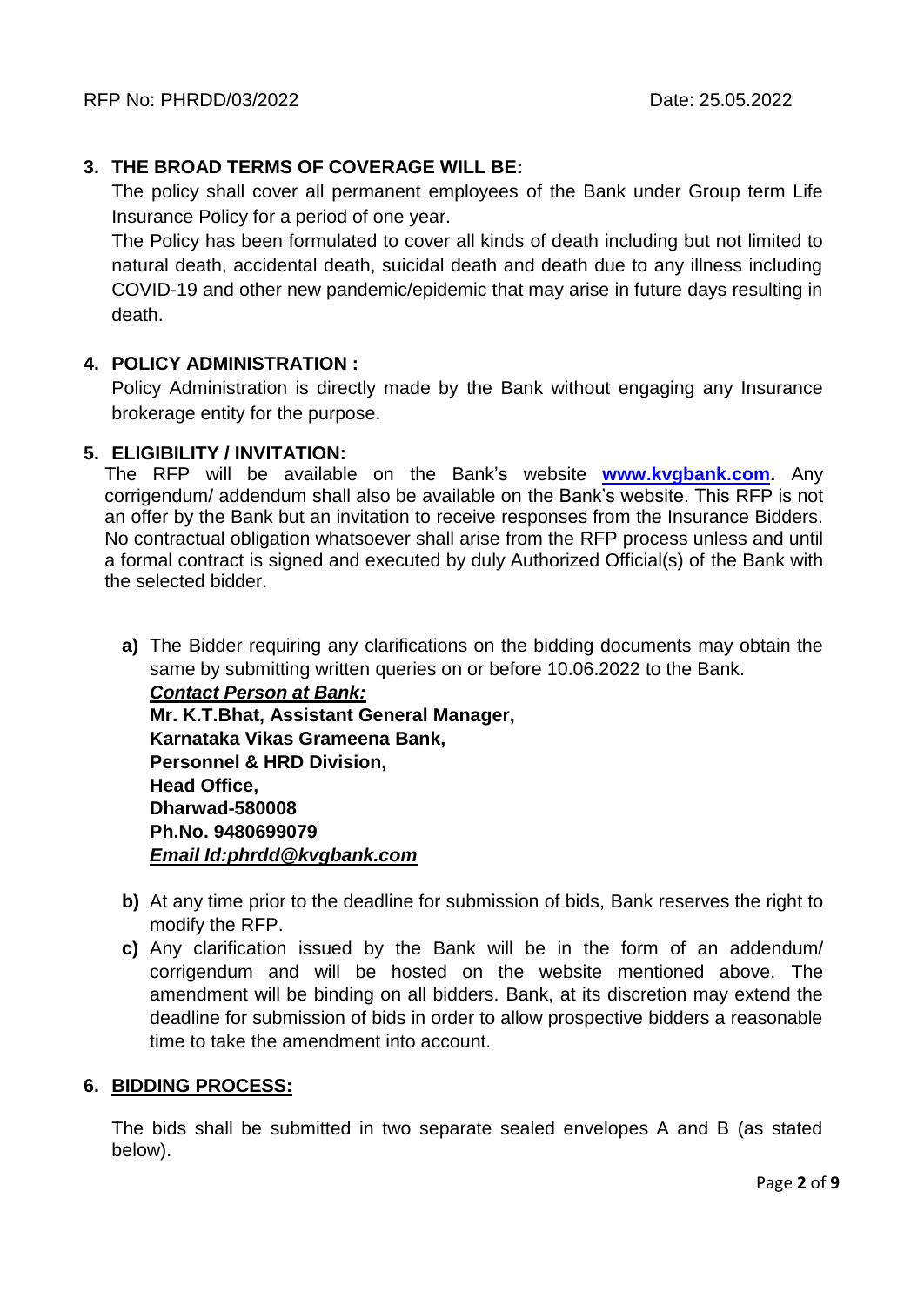Envelope A : This envelope should contain **Technical Bid** (Annexure I) and super scribed as **Technical Bid for Group Term Life Insurance Policy for existing employees of Karnataka Vikas Grameena Bank.**

Envelope B : This envelope should contain **Financial Bid** (Annexure II) and super scribed as **Financial Bid for Group Term Life Insurance Policy for existing employees of Karnataka Vikas Grameena Bank.**

All details with the relevant information / documents / acceptance of all terms and conditions strictly as described in this RFP will have to be submitted. The bidders are advised to write their name and contact details (Phone No. ,E-mail and Address on all the envelopes). In the first stage, only the envelope containing "Technical Bid " will be opened and evaluated. Those satisfying all criteria as per technical requirements and agreeing to comply with all terms and conditions specified in this RFP may be invited for technical presentation, if required, at the discretion of the Bank, to display their capabilities, approach and methodology.

#### **Contents of Tender Document:**

- o Annexure I : Relating to Technical Bid
- o Annexure II : Financial /Price Bid.

#### **Receipt of bids**

 The bid should be submitted to The Assistant General Manager, Karnataka Vikas Grameena Bank, Personnel & HRD Division at the following address up to the time and date mentioned at bid details:

 **Karnataka Vikas Grameena Bank, Personnel & HRD Division, Head Office, Dharwad-580008.**

 In the event of the target date for the receipt of bids being declared as holiday for the Bank, the bids will be received till the target time on the next working day. The bank may at its discretion extend the bid submission time and date. The modified target date and time will be notified on the web site of the Bank. Any bid received by the Bank after target date and time prescribed at Bid details will be rejected and /or returned unopened to the bidder at their risk and responsibility.

#### **Modification and Withdrawal of Bids**

No bid shall be withdrawn/ modified in the interval between the deadline for submission of bids and the expiration of period of bid validity.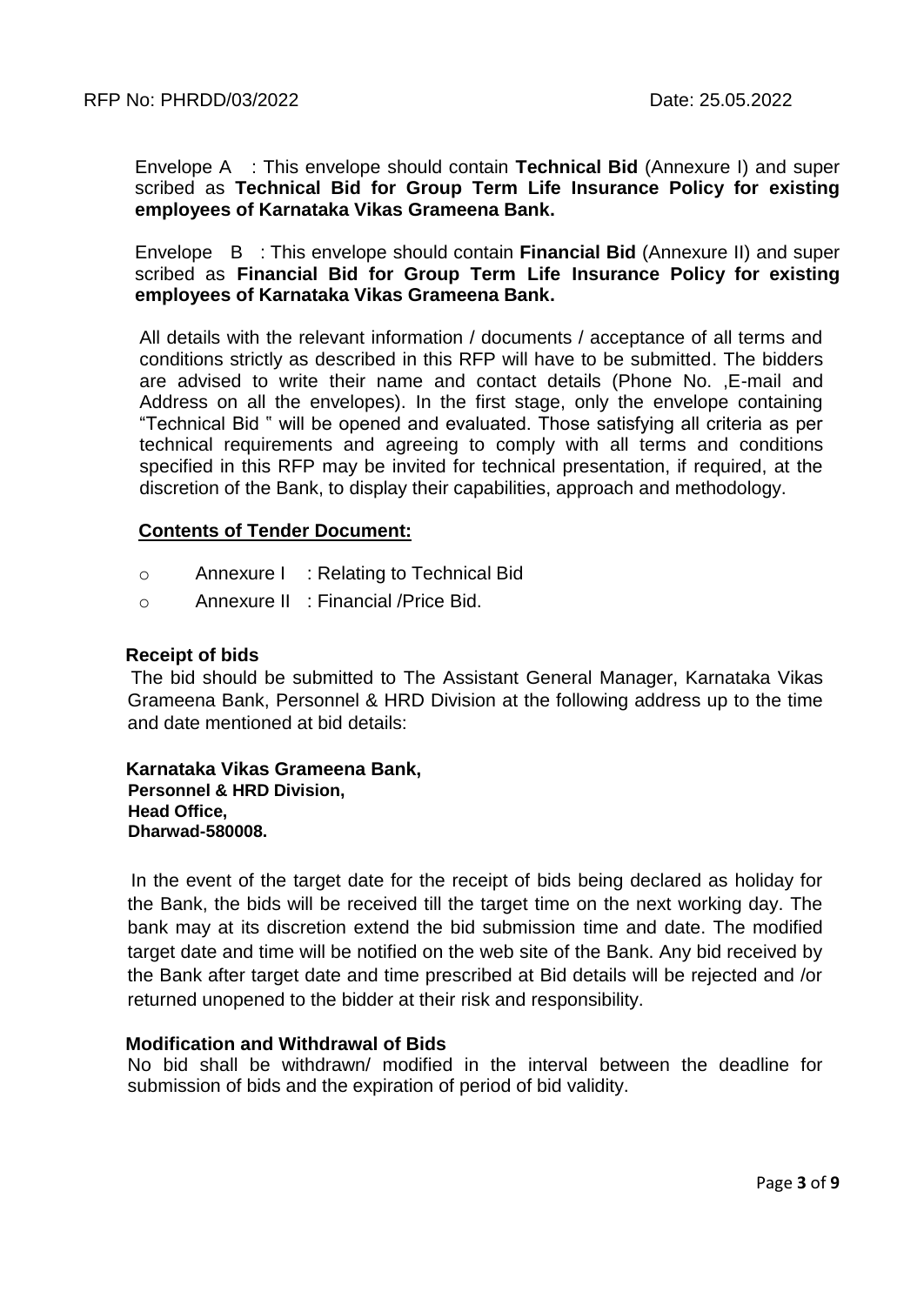#### **Award criteria**

 The Bank will award the Contract to the successful Bidder who has been determined to qualify to perform the Contract satisfactorily, and whose Bid has been determined to be responsive, and is the lowest evaluated Bid.

#### **Use of Contract Documents and Information**

 The Insurance companies will keep all the data and information about the Bank/staff members confidential, in strict confidence and will not reveal such information to any other party without the prior written approval of the Bank

#### **TERMINATION OF CONTRACT:**

**i.** The Bank alone shall have the right to terminate the contract with the selected bidder at any time during the contract period, by giving a written notice of at least one month, for any valid reason, including but not limited to the following reasons:

**a)**Laxity in following standards laid down by the Bank

**b)**Excessive delay (over 6 weeks) in settlement of claims without valid reasons.

**c)**Discrepancies / deviations in the agreed processes

**d)**Violation of terms & conditions stipulated in this RFP

**ii.** The selected bidder shall not have right to terminate the contract or to demand any damages on account of termination of the Contract by the Bank.

#### **TERMS & CONDITIONS:**

**i.** Language of Bid: All bids and supporting documentation shall be submitted in English.

- **ii.** Bank reserves the right to accept or reject any or all Bids without assigning any reason thereof and Bank's decision in this regard will be treated as final. Bids may be accepted or rejected in total or any part or items thereof. No contractual obligation whatsoever shall arise from the RFP process unless and until a formal contract is signed and executed by duly authorized officials of the Bank and the Bidder.
- **iii.** The Bank shall have the right to reject the bids not submitted in the prescribed format or incomplete in any manner or not supported by required documents.
- **iv.** Bank is not responsible for non-receipt of bids within the specified date and time due to any reason including postal delays or holidays
- **v.** The Bank also reserves the right to alter/ modify any/ some/ all of the requirements, as it may deem necessary, and notify the same to the bidders on the Bank's website before the last date for submission of response under this RFP. The Bidders should be agreeable for the same.
- **vi.** Bank shall have the right to cancel the RFP process at any time prior to award of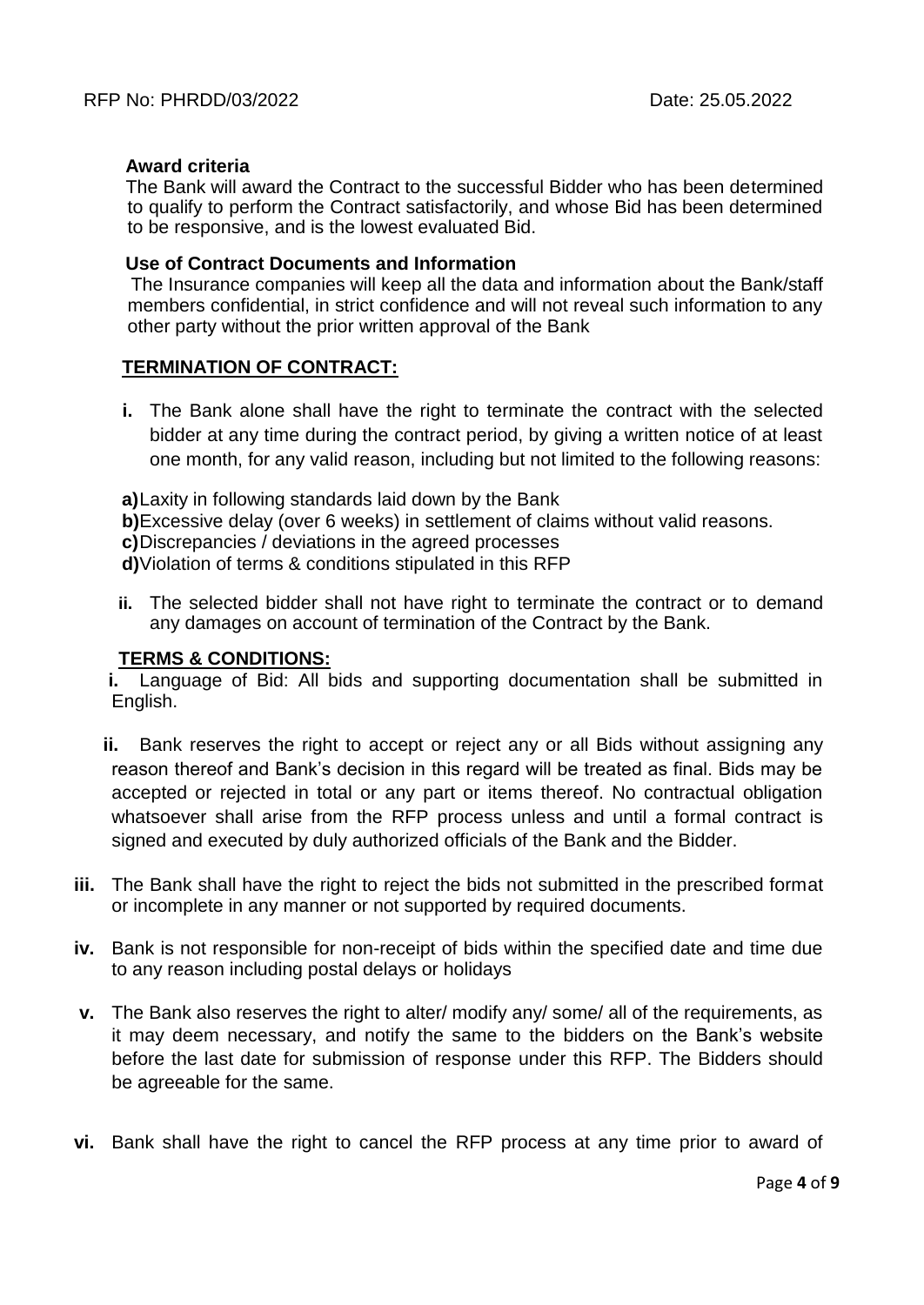contract, without thereby incurring any liabilities to the Bidder(s)/ selected bidder. Reasons for cancellation shall be determined by the bank in its sole discretion.

- **vii.** Bank reserves the right to verify the validity of bid information and to reject any bid or the cancel the contract where the contents appear to be incorrect, inaccurate or inappropriate at any time solely as per the Bank's opinion during the process of RFP or after award of contract, as the case maybe.
- **viii.** Bank reserves the right to re-negotiate the prices in the event of changes in the market conditions and/ or technology etc.

#### **7. DISCLAIMER**

- **i.** The information contained in this RFP document issued for the eligible and interested bidders or any of their Employees / Directors, is provided on the terms and conditions set out in this document and all other terms and conditions subject to which such information is provided. The purpose of this RFP document is to provide the Bidder(s) with information to assist the formulation of their Proposals.
- **ii.** This RFP is not an offer by the Bank, but an invitation for responses to the issues pertaining to Group Term Life Insurance Policy for permanent employees of the Bank. No contractual obligation on behalf of the Bank, whatsoever, shall arise from the RFP process unless and until a formal Contract is signed and executed by duly authorized officers of the Bank and the finally selected Bidder.
- **iii.** The Bidders, by accepting this document, agree that any information contained herein may be superseded by any subsequent written information on the same subject made available to the recipient or any of their respective officers or published in the Bank's website. It is also understood and agreed by the Bidder/s that decision of the Bank regarding selection of the Bidder will be final and binding on all concerned. No correspondence in this regard, verbal or written, will be entertained.
- **iv.** The Bank reserves the right to amend, modify, vary, add, delete, accept or cancel, in part or full, any condition or specification of all proposals / orders / responses, without assigning any reason thereof before evaluation of technical bids. Each Bidder shall be entirely responsible for its own costs and expenses that are incurred while participating in the RFP, presentations and contract negotiation processes.
- **v.** The Bank reserves the right at the time of award of contract to increase or decrease, the scope of work without any change in price or other terms and conditions.
- **vi.** Notwithstanding anything contained in this Document, the Bank reserves the right to accept or reject any response and to annul the process and reject all responses at any time prior to execution of the agreement with the Bidder to whom the contract is finally awarded, without thereby incurring any liability to the affected Bidder or Bidders or any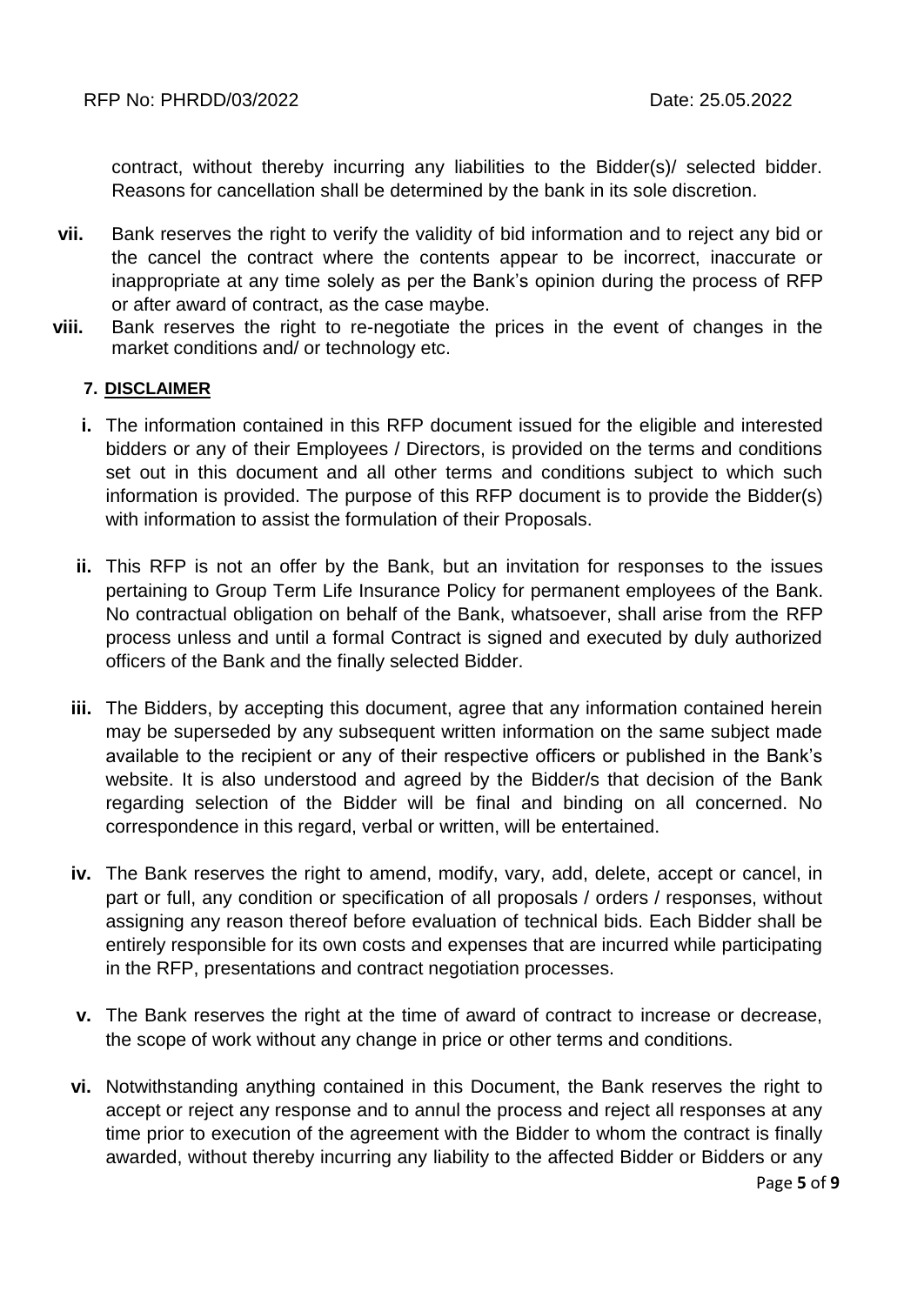obligation to inform the affected Bidder or Bidders of the grounds for the Bank's decision.

- **vii.** The Bank reserves the right to cancel the entire process at any stage at its sole discretion without assigning any reason thereof.
- **viii.** It shall be the duty and responsibility of the Bidders to ensure themselves about the legal, statutory and regulatory authority, eligibility and other competency of them to participate in this RFP and to provide any and all the services and deliverables under the RFP to the Bank. An undertaking should be submitted by the bidder to this effect.
	- **ix.** Subject to any law to the contrary, and to the maximum extent permitted by law, the Bank and its Directors, officers, employees disclaim all liability from any loss or damage suffered by any person acting or refraining from acting because of any information including forecasts, statements, estimates, or projections contained in this RFP document or conduct ancillary to it whether or not the loss or damage arises in connection with any omission, default, lack of care or misrepresentation on the part of the Bank or any of its officers, employees.

entos

(CHANDRASHEKHAR D MORO) **GENERAL MANAGER**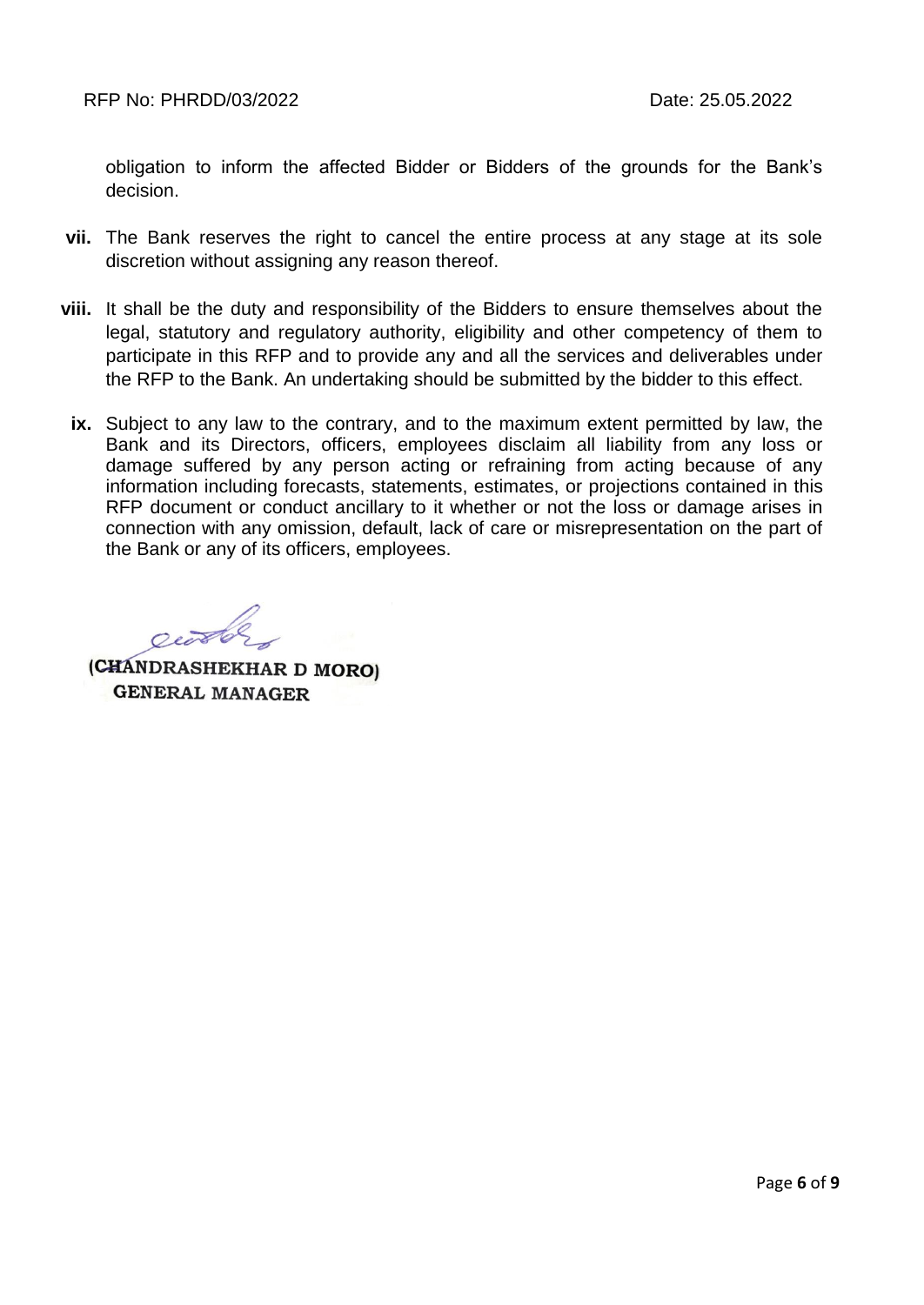### **RFP FOR GROUP TERM LIFE INSURANCE POLICY COVER FOR EXISTING STAFF MEMBERS OF KARNATAKA VIKAS GRAMEENA BANK**

| S.No.                   | <b>INSURANCE DETAILS/COVERAGES</b>                                                                                                                                  |                                                                                                                                                                                                                                                                                                                                                                                                                                                             |                             |  |  |  |
|-------------------------|---------------------------------------------------------------------------------------------------------------------------------------------------------------------|-------------------------------------------------------------------------------------------------------------------------------------------------------------------------------------------------------------------------------------------------------------------------------------------------------------------------------------------------------------------------------------------------------------------------------------------------------------|-----------------------------|--|--|--|
| 1                       | <b>Type of Policy</b>                                                                                                                                               | <b>Group Term Life Insurance Policy</b>                                                                                                                                                                                                                                                                                                                                                                                                                     |                             |  |  |  |
| $\overline{2}$          | Sum Assured per Staff member                                                                                                                                        | Rs. 5.00 Lakh for Office Attendants<br>Rs. 10.00 Lakh for Office Assistants<br>Rs. 15.00 Lakh for Officers                                                                                                                                                                                                                                                                                                                                                  |                             |  |  |  |
| $\overline{\mathbf{3}}$ | Coverage                                                                                                                                                            | The Policy has been formulated to cover all<br>kinds of Death including but not limited to<br>natural death, accidental death, suicidal death<br>and death due to any illness including COVID-<br>19 and other new pandemic/epidemic that may<br>arise in future days resulting in death.<br>The insurance coverage shall come into effect<br>from the date of payment and shall be valid up<br>to midnight of the date one year after the<br>payment date. |                             |  |  |  |
| $\overline{\mathbf{4}}$ | No. of existing staff members as<br>on 31.03.2022. However, those<br>employees who have expressly<br>given their consent shall only be<br>covered under the policy. | <b>Office Attendants</b><br><b>Office Assistants</b><br><b>Officers</b><br>Total                                                                                                                                                                                                                                                                                                                                                                            | 331<br>1234<br>1677<br>3242 |  |  |  |
| 5                       | Administration of the scheme                                                                                                                                        | Centrally at Head Office of the Bank, Dharwad                                                                                                                                                                                                                                                                                                                                                                                                               |                             |  |  |  |
| 6                       | <b>Premium Payment</b>                                                                                                                                              | Shall be paid by the Bank Annually at the<br>beginning of the term.                                                                                                                                                                                                                                                                                                                                                                                         |                             |  |  |  |
| $\overline{7}$          | <b>Other Terms &amp; Conditions</b>                                                                                                                                 | Employees retiring on superannuation or exiting<br>for any reason during the period of policy in<br>force shall be covered under the policy till the<br>end of the policy period.<br>No Midterm additions and Deletions during the<br>policy period.                                                                                                                                                                                                        |                             |  |  |  |
| 8                       | for<br>receipt<br>of<br>Last<br>date<br><b>Bid(Technical and Financial)</b>                                                                                         | Before 4.00pm on 15.06.2022, at Bank's Head<br>Office, Dharwad.                                                                                                                                                                                                                                                                                                                                                                                             |                             |  |  |  |

## **Details of death particulars of our Staff members in previous five years:**

| <b>Financial</b> | No of Staff members deceased |                                    |                                    |              |                 |  |
|------------------|------------------------------|------------------------------------|------------------------------------|--------------|-----------------|--|
| Year             | <b>Officers</b>              | <b>Office</b><br><b>Assistants</b> | <b>Office</b><br><b>Attendants</b> | <b>Total</b> | Reason          |  |
| 2017-18          |                              |                                    |                                    |              | other           |  |
| 2018-19          | 5                            |                                    |                                    |              | other           |  |
| 2019-20          | 6                            |                                    |                                    | 12           | other           |  |
| 2020-21          | 5                            |                                    |                                    | 09           | Covid-1 other-8 |  |
| 2021-22          |                              |                                    |                                    | 15           | Covid-7 other-8 |  |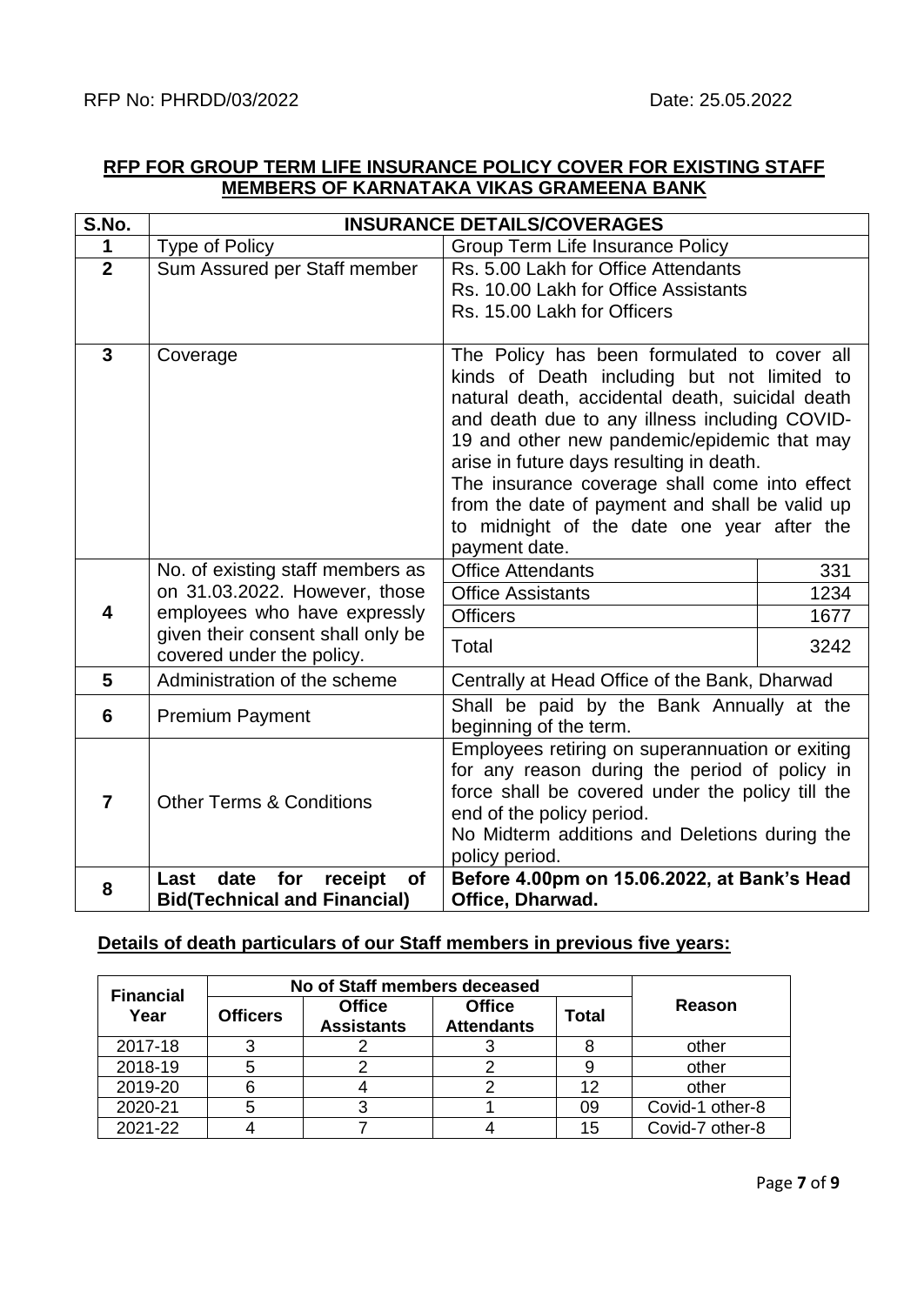# **Annexure –I (Technical Bid Covering Letter)**

### *(Bid Covering Letter: To be submitted by the bidder on letter head along with Bid documents)*

**To**

**The Chairman, Karnataka Vikas Grameena Bank Head Office, Dharwad-580008.**

Dear Sir,

### **Our Bid for RFP dated \_\_\_\_\_\_\_\_\_\_\_ for Group Term Life Insurance policy of existing staff members of Karnataka Vikas Grameena Bank.**

- **1.** With respect to your RFP mentioned above, we submit our Bid Document herewith. As required in the RFP, we are submitting two envelopes, one containing Technical Bid and the other containing Financial Bid, submitted separately. All details with the relevant information / documents / acceptance of all terms and conditions are strictly as described in this RFP.
- **2.** We confirm that we have the necessary legal, regulatory, statutory and corporate authority / eligibility and competency to participate in this RFP and also to provide the services as per the RFP if we are selected as per this RFP.
- **3.** We have read, understand and accept the terms and conditions mentioned in the RFP document and there will not be any exception clause in the policy.
- **4.** We confirm that we have quoted for all the items/services mentioned in our financial bid.
- **5.** We also confirm/clarify that the bid/offer made by us shall remain valid for 60 days from the last date of submission of the bid.
- **6.** We enclose herewith the **Copy of valid IRDAI license along with renewal copy of current year for procuring Life Insurance business in India.**

Yours faithfully,

**Authorized Signatory: (Insurance Company)** Name:

Designation:

Seal of Company